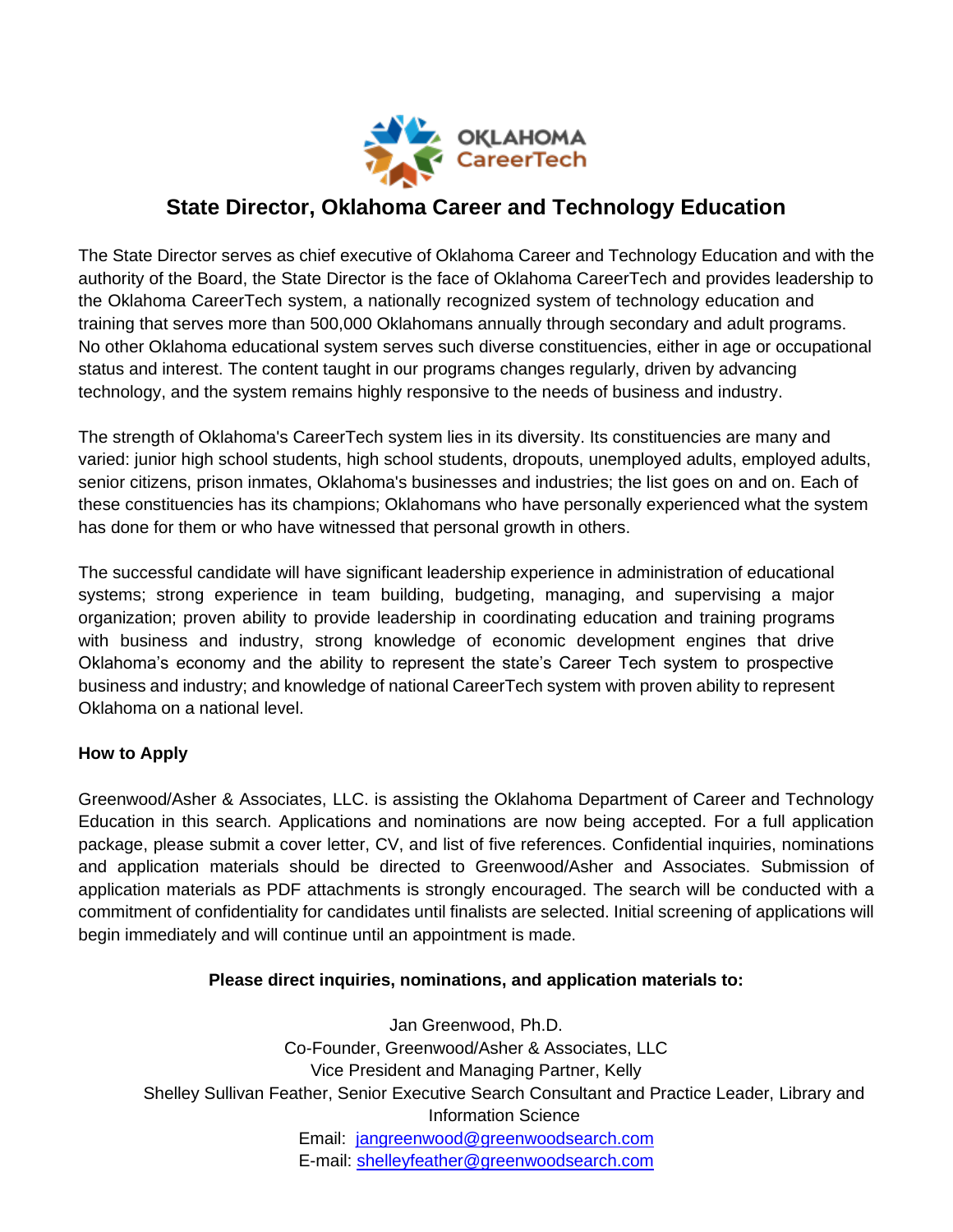#### For more information on Oklahoma Department of Career and Technology, please visit

<https://oklahoma.gov/careertech.html>

#### **Equal Opportunity/Non Discrimination Statement**

The Oklahoma Department of Career and Technology Education does not discriminate on the basis of race, color, national origin, sex/gender, age, disability, or veteran status. Inquiries concerning application of this policy may be referred to th e ODCTE Compliance Coordinator, 1500 W. 7th Ave. Stillwater, OK 74074-4364, or call 1-800 522-5810 or (405) 377-2000.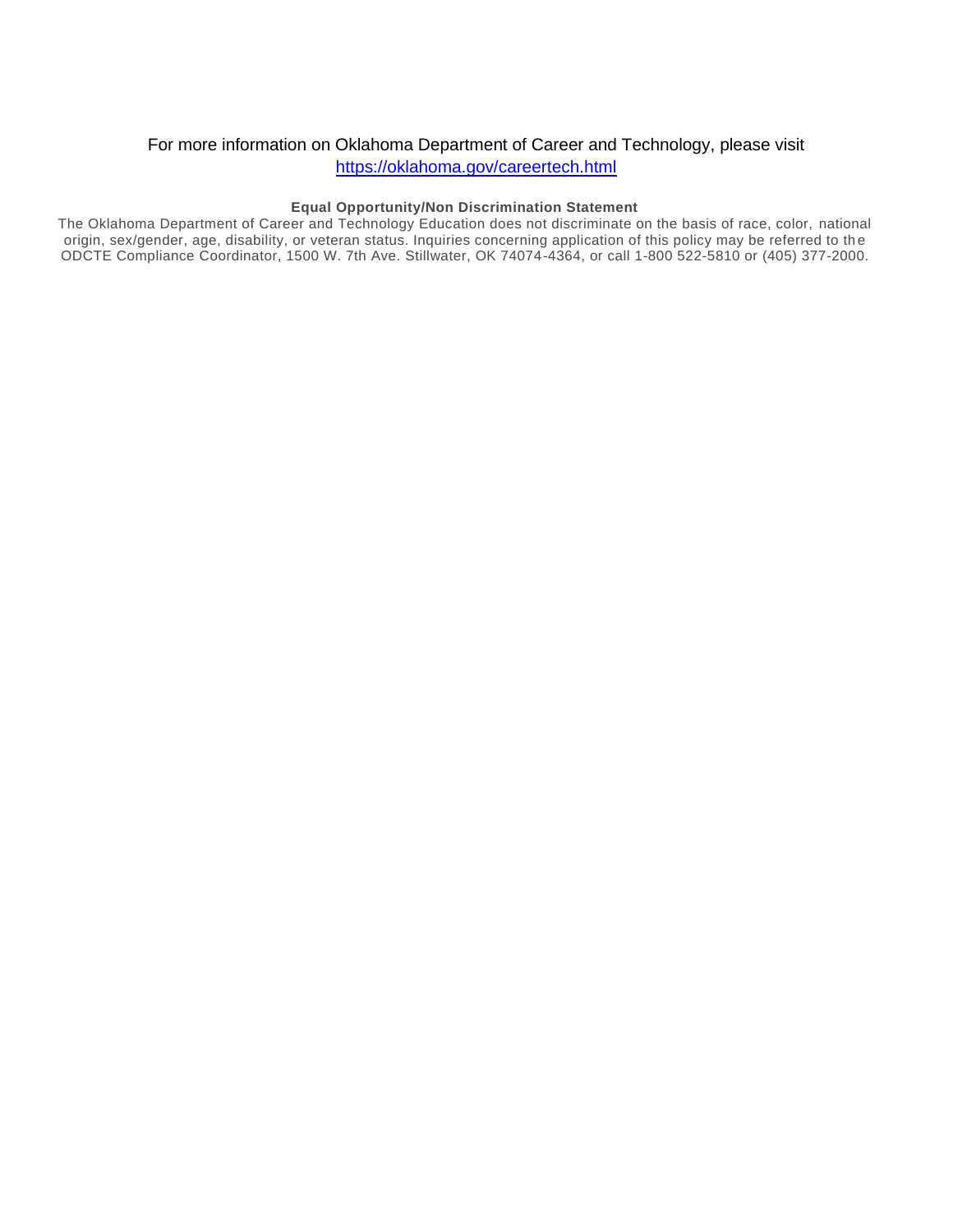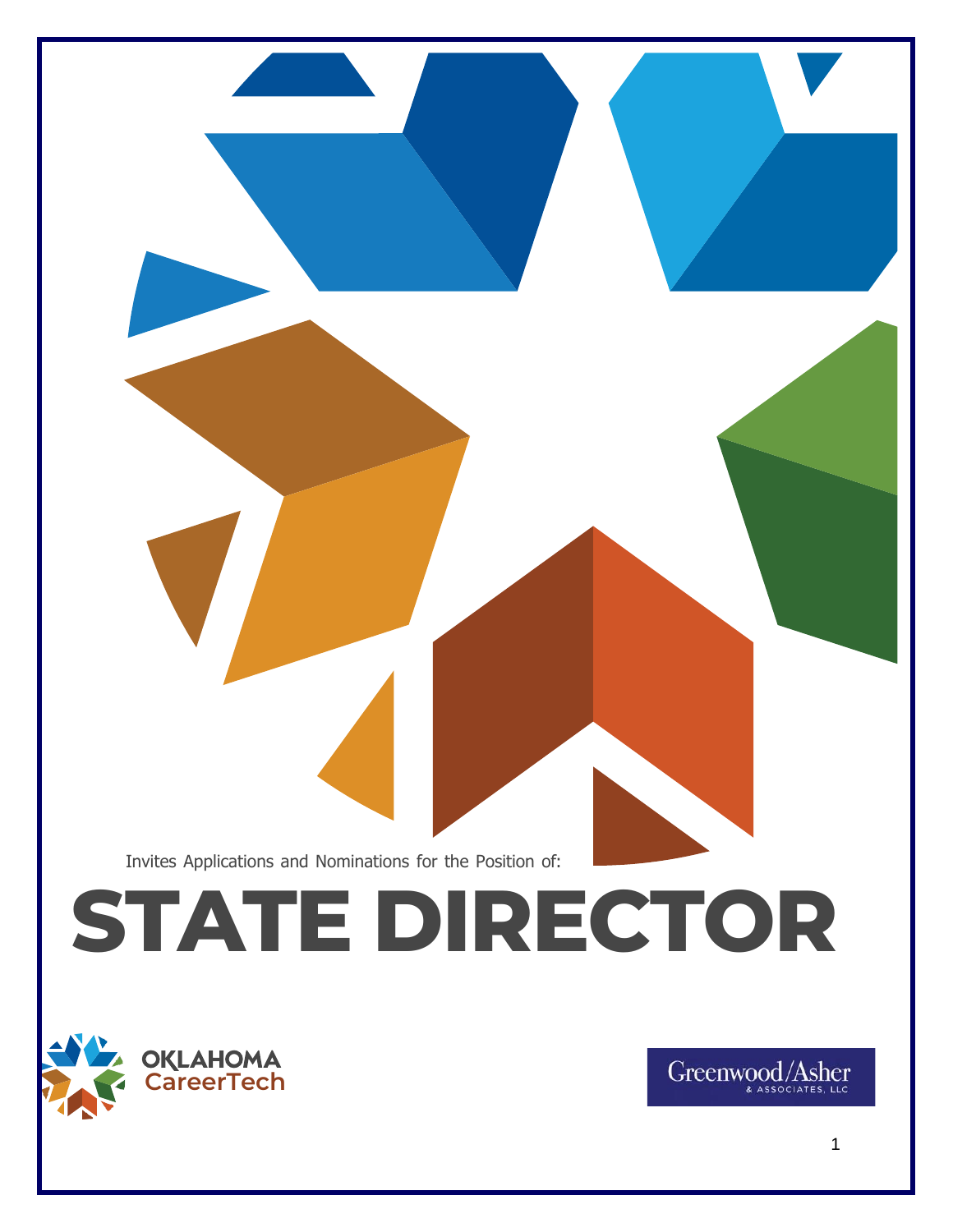# The Opportunity

The State Director serves as chief executive of Oklahoma Career and Technology Education and with the authority of the Board, the State Director is the face of Oklahoma CareerTech and provides leadership to the Oklahoma CareerTech system, a nationally recognized system of technology education and training that serves more than 500,000 Oklahomans annually through secondary and adult programs including agriculture; family and consumer sciences; health careers; business and information technology; marketing; technology engineering; trade and industrial; science, technology, engineering and math education; skill centers including Oklahoma Department of Corrections and Oklahoma Juvenile Authority; technology centers including full time, short term, and business and industry training. Specifically, these programs are related to career development, work and family studies, career readiness, career preparation, academic advancement, customized training, curriculum and assessment. These programs are operated within technology centers, common schools, businesses, Oklahoma Department of Correction sites and Office of Juvenile Affairs sites.

# Essential Duties and Responsibilities

- Provide exemplary leadership to Oklahoma's CareerTech education system and serve as the Chief Executive Officer of the Oklahoma Department of Career and Technology Education.
- Guide internal Senior Staff leadership in strategic planning to ensure effectiveness of major programs and initiatives and assures major processes critical to system success are performed.
- Work with the State Board to provide strategic leadership to the CareerTech education system and the Oklahoma Department of Career and Technology Education by ensuring that goals and systems are in place to achieve the mission.
- Establish collaborative relationships between the agency, and the CareerTech system, state and federal legislators, the executive branch and other agencies and stakeholders.
- Maintain and foster open communications between the state's CareerTech system, business and industry, higher education, common education, and other stakeholders in the state's economic development efforts.
- Create strategic partnerships with common education, community colleges, universities, and the business community.
- Gather and provide statewide input concerning technical education and training necessary to meet the Oklahoma workforce needs.
- Keep the board informed on the condition of the CareerTech system and on all the important factors influencing the system. In particular, provide reports on strategic purpose performance and process quality performance.
- Work with the National Association of State CareerTech Directors, Association of Career and Technical Education (ACTE), Southern Regional Education Board (SREB), and numerous boards, commissions and committees for educational leadership, professional development and services for the CareerTech staff and teachers.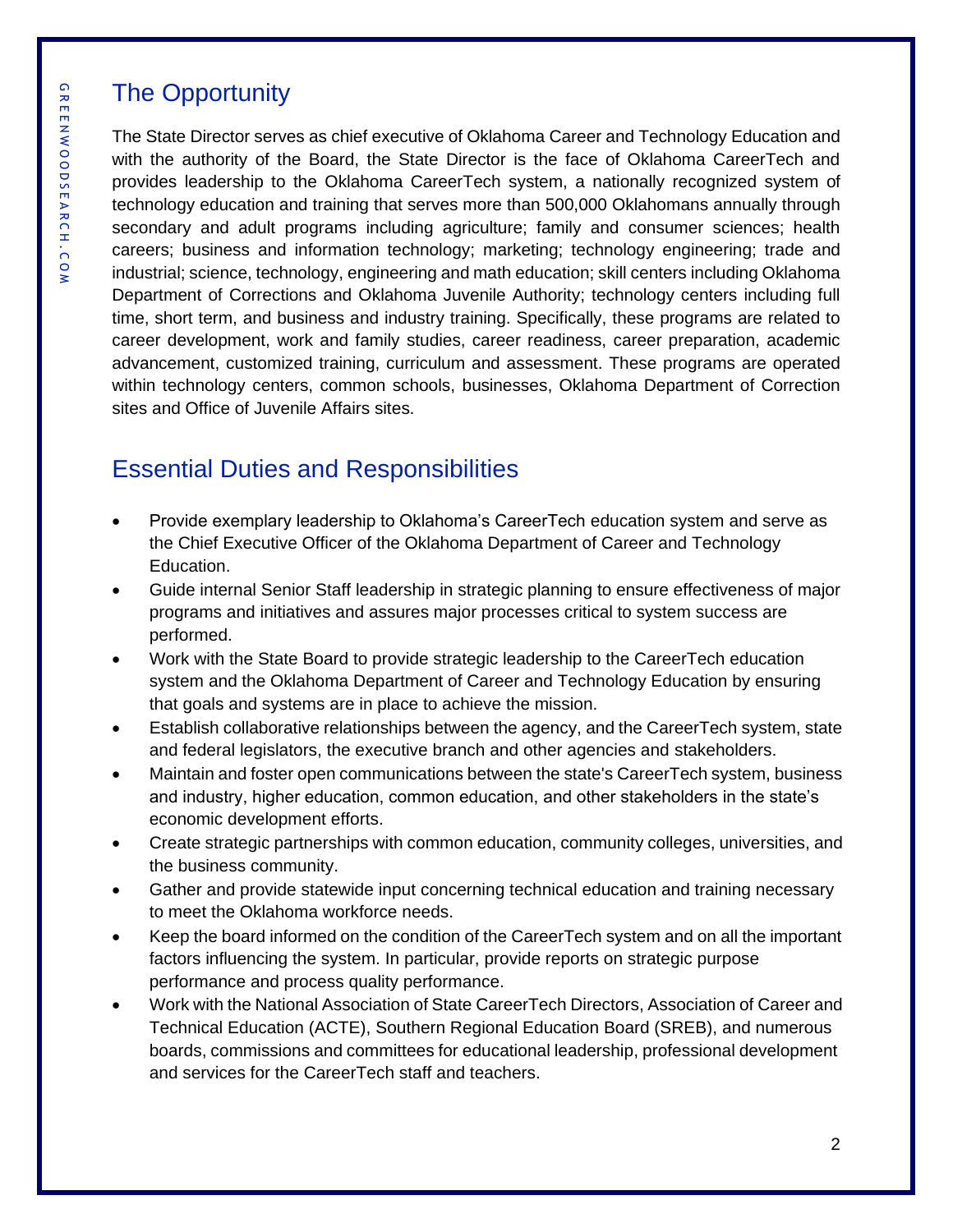#### **Qualifications:**

- Exemplary leadership skills with a vision for the future of Oklahoma's CareerTech system.
- Commitment to improving and advancing the mission of the Oklahoma CareerTech system.
- Experience in the educational system with an understanding of career and technology education.
- Ability to establish effective relationships with state and federal legislators, the executive branch and agencies, and other stakeholders.
- Proven experience in developing partnerships and working with education providers and business leaders.
- Exceptional communication skills, written and verbal, as well as professional image and presentation skills necessary to be a spokesperson for the system to media outlets, television reporters and the news media.
- Proven leadership ability to work with state legislature and state agencies.
- The ability to develop long-range plans and evaluate work accomplishments.

#### **Education:**

- It is preferred that Applicant hold a Master's Degree or a Doctorate. A Bachelor's Degree is required.
- It is preferred that an Applicant have significant experience in administration and leadership of relevant educational systems.
- Possession of a valid Oklahoma Superintendent's Certificate and a Career and Technology Center Administrator's Credential is preferred.

#### **Management Responsibilities:**

- Direct reports consisting of Senior Staff.
- Ability to delegate responsibilities as appropriate.

## **Experience: It is preferred that an Applicant have:**

- Significant leadership experience in administration of educational systems.
- Deep understanding of systems design and continuous improvement.
- Proven ability as a CareerTech instructor and/or administrator is preferred.
- Knowledge and experience with the legislative process is preferred.
- Strong experience in team building, budgeting, managing and supervising a major organization.
- Proven ability to provide leadership in coordinating educational and training programs with business and industry needs.
- Strong knowledge of economic development engines that drive Oklahoma's economy and the ability to represent the state's CareerTech system to prospective business and industry.
- Knowledge of the national CareerTech system with proven ability to represent Oklahoma on a national level.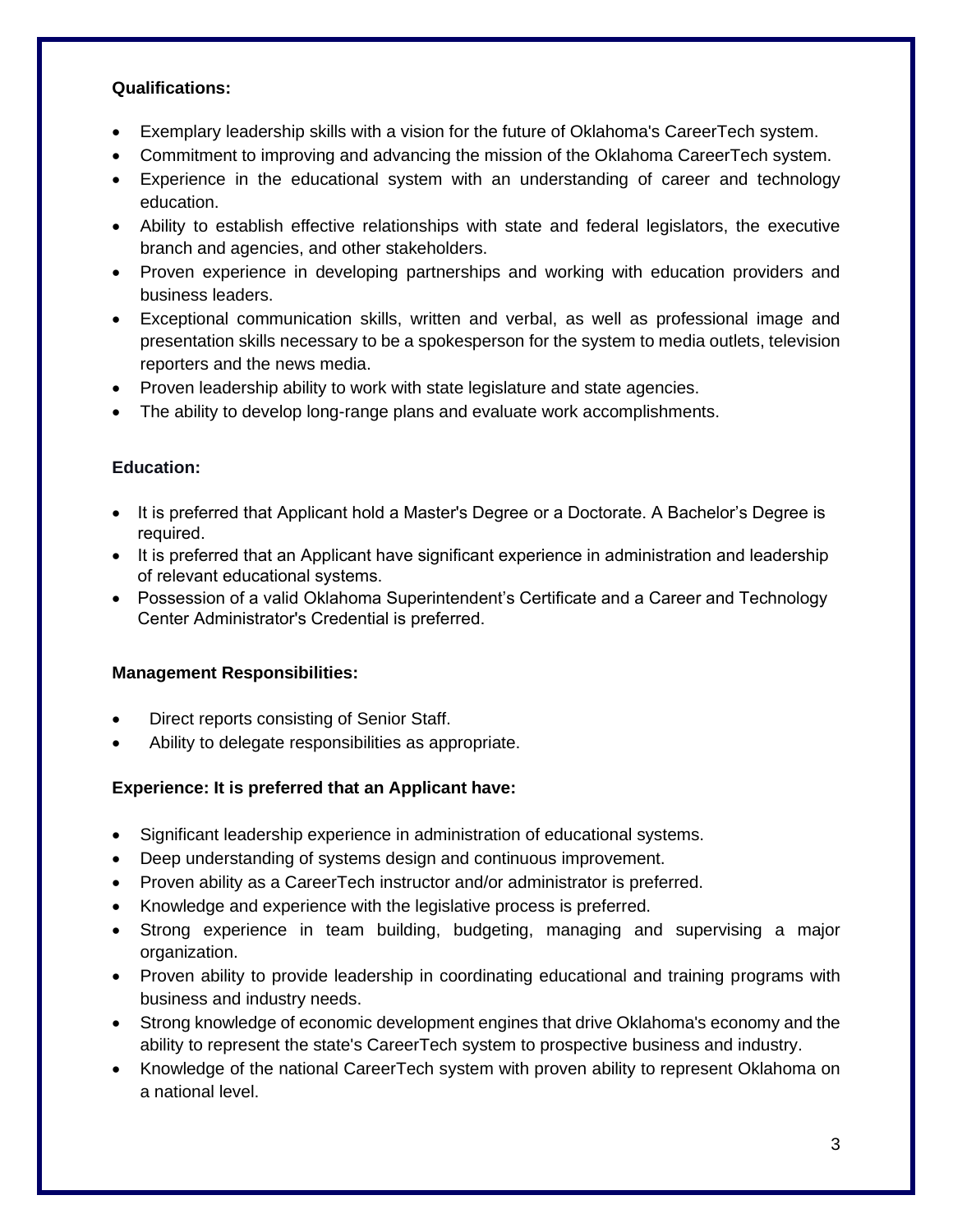### **Communication Skills:**

- Ability to read, analyze and interpret data and complex documents.
- Ability to listen and respond effectively to confidential and sensitive inquiries or complaints.
- Ability to write speeches and articles using original or innovative techniques or style.
- Ability to make effective and persuasive speeches and presentations on complex topics to top management, public groups, and/or board of directors.
- Ability to communicate extremely technical and complex concepts to top management and the board of directors.

### **Mathematical Skills:**

Ability to apply moderately complex mathematical equations and budgetary calculations as applicable. (For example, calculating discounts, interest, commissions, proportions, percentages and volume, and applying concepts of basic algebra and geometry.)

## **Reasoning Skills:**

- Ability to define problems, collect data, establish facts, and draw valid conclusions.
- Ability to interpret an extensive variety of technical instructions and work with several abstract and concrete variables.
- Ability to prioritize and multi-task.

## **Licenses, Certificates, Registrations:**

Valid driver's license.

## **Physical Demands/Working Conditions:**

Must be able to lift up to 40 lbs. Maintains a flexible work schedule to meet the demands of executive management. Hours may be long and irregular. Normal office conditions will include extensive in-state travel. Travel and participation in national meetings as necessary.

# About Career and Technology Education

No other Oklahoma educational system serves such diverse constituencies, either in age or occupational status and interest. The content taught in our programs changes regularly, driven by advancing technology, and the system remains highly responsive to the needs of business and industry.

The strength of Oklahoma's CareerTech system lies in its diversity. Its constituencies are many and varied: junior high school students, high school students, dropouts, unemployed adults, employed adults, senior citizens, prison inmates, Oklahoma's businesses and industries; the list goes on and on. Each of these constituencies has its champions; Oklahomans who have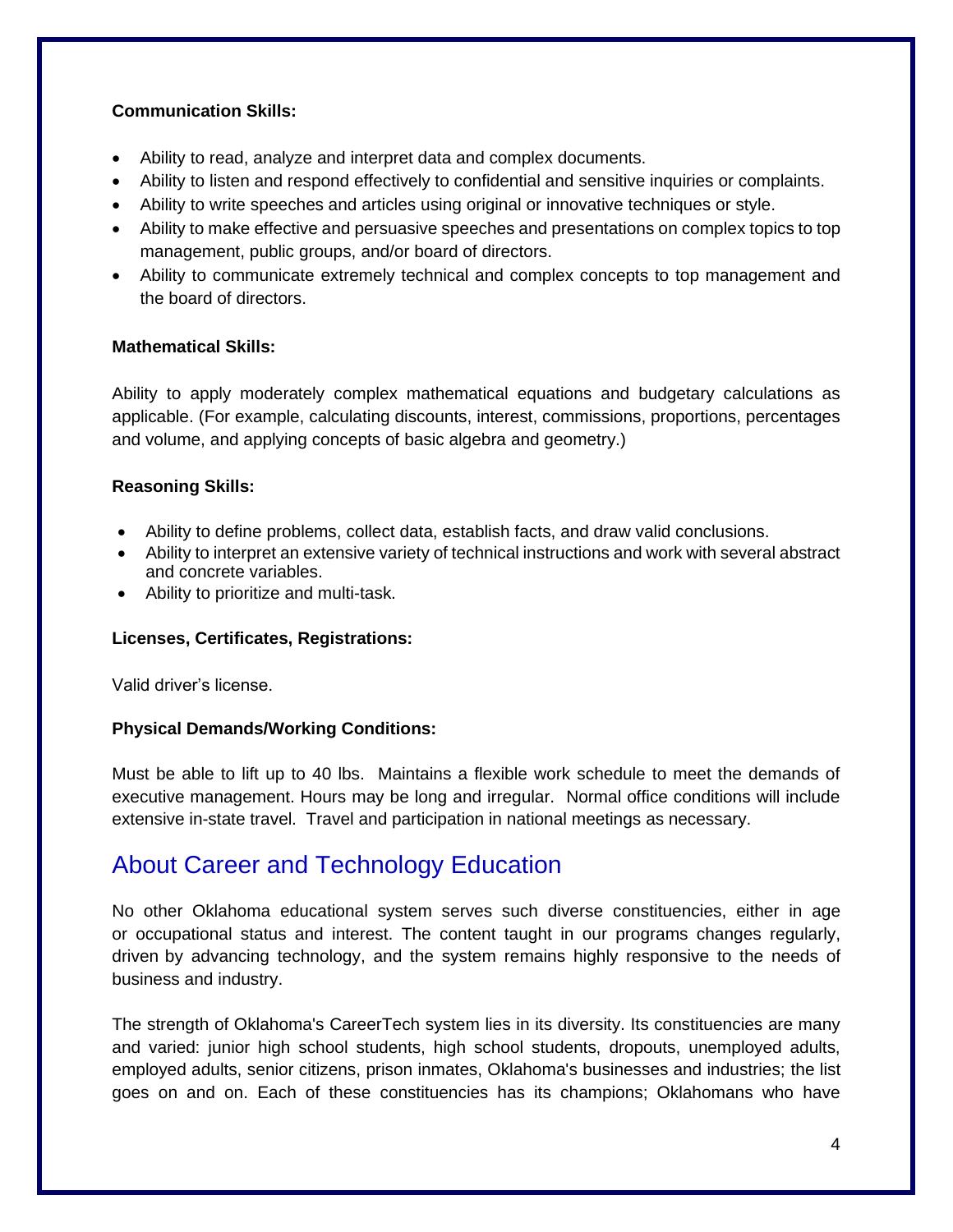personally experienced what the system has done for them or who have witnessed that personal growth in others.

The system's diversity also has brought a variety of challenges: the challenge of meeting high expectations, the challenge of meeting new standards and accountabilities, the challenge of managing and staffing such a diverse system and the challenge of funding emerging technologies.

The emphasis on education at the federal level, provides CareerTech with the opportunity to play a critical role in help to improve the academic performance of Oklahoma's students. Through efforts such as Tech Prep and High Schools That Work, we've seen firsthand that cooperative efforts between career and technology educators and academic teachers pay big dividends in increasing academic performance.

Still another challenge is maintaining quality instruction by recruiting, retaining and developing instructors on the front line. We have placed great emphasis on our teachers attaining national certifications in their respective fields. In addition, in just two years, a total of 29 Oklahoma CareerTech instructors from across the state have earned certification through the National Board of Professional Teaching Standards.

The mission, their single and steadfast mission, is to help Oklahomans succeed in the workplace, education, and in life.

# The City of Stillwater, OK

Stillwater is home to a diverse mix of business and industry, from manufacturing to advanced technology. Among its export industries are printing and publishing, floor covering, wire products, software, food and kindred products, and research. Stillwater has the following economic clusters: [aerospace,](https://en.wikipedia.org/wiki/Aerospace) [agribusiness,](https://en.wikipedia.org/wiki/Agribusiness) [biotechnology,](https://en.wikipedia.org/wiki/Biotechnology) [optoelectronics,](https://en.wikipedia.org/wiki/Optoelectronics) [printing](https://en.wikipedia.org/wiki/Printing) and [publishing,](https://en.wikipedia.org/wiki/Publishing) [softw](https://en.wikipedia.org/wiki/Software) [are](https://en.wikipedia.org/wiki/Software) and standard manufacturing.

Oklahoma State University plays a significant part of Stillwater's overall economy with more than 20,000 students, 5,500 personnel and a focus on research and technology.

#### **Arts and entertainment**

Stillwater is known as the home of red dirt music, a mixture of folk, country, blues and rock. Notable red dirt artists from Stillwater include Cross Canadian Ragweed, Jason Boland and the Stragglers, the Red Dirt Rangers, The Great Divide, No Justice, Jenny Labow, the Jason Savory Band, and the father of red dirt music, Bob Childers.

Garth Brooks, Other Lives, and The All-American Rejects launched their careers playing in local venues.